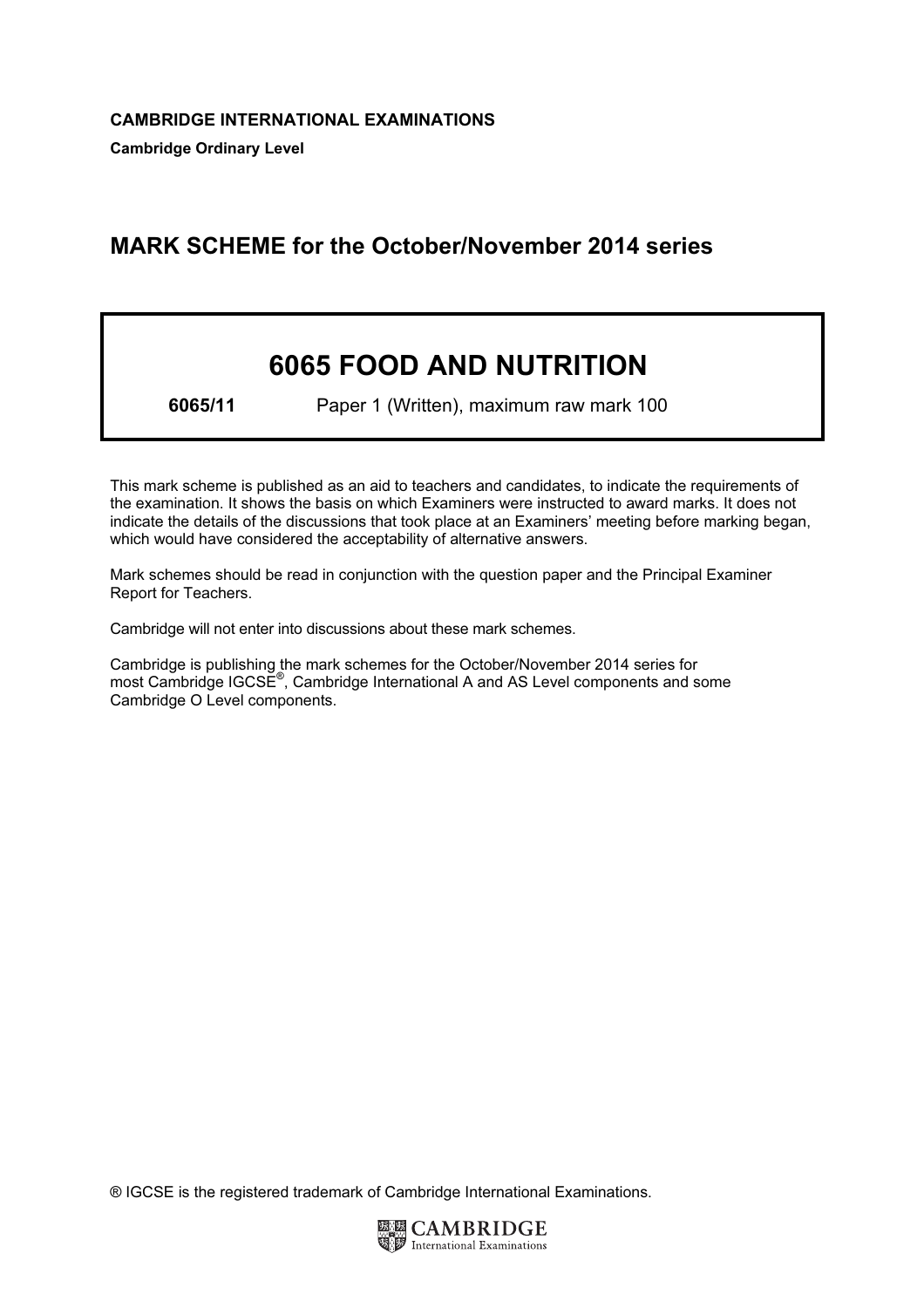| Page 2 | <b>Mark Scheme</b>                        | Syllabus | <b>Paper</b> |
|--------|-------------------------------------------|----------|--------------|
|        | Cambridge O Level - October/November 2014 | 6065     |              |

#### Mark schemes will use these abbreviations

- ; separates points worth 1 mark
- – separates points worth less than 1 mark
- / alternatives
- R reject
- A accept (for answers correctly cued by the question)
- I ignore as irrelevant
- ecf error carried forward
- AW alternative wording (where responses vary more than usual)
- **AVP** alternative valid point
- ORA or reverse argument
- underline actual word given must be used by candidate
- () the word / phrase in brackets is not required but sets the context
- max indicates the maximum number of marks italics used to denote words or phrases from the
- used to denote words or phrases from the question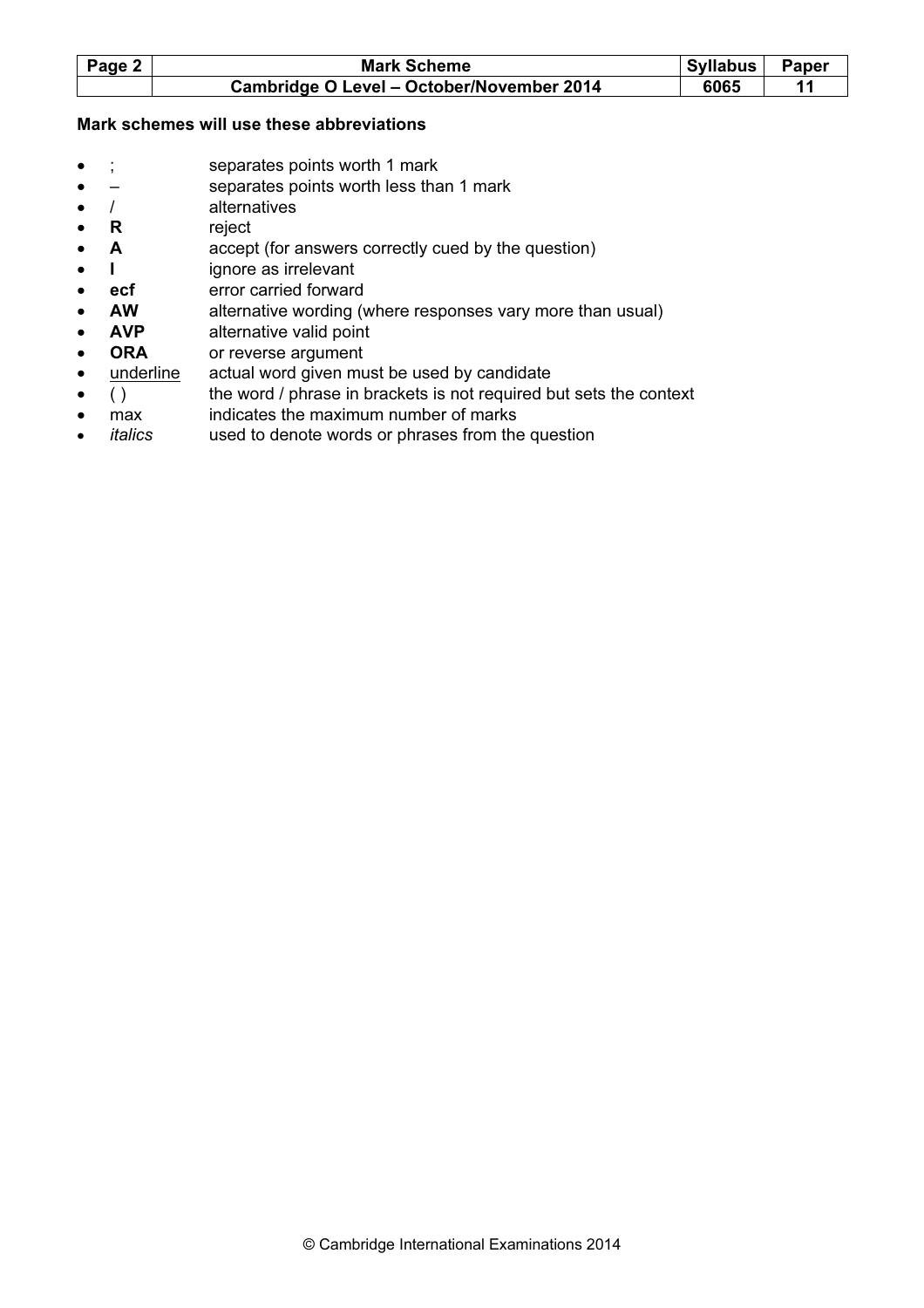| Page 3 | <b>Mark Scheme</b>                        | Syllabus | <b>Paper</b> |
|--------|-------------------------------------------|----------|--------------|
|        | Cambridge O Level - October/November 2014 | 6065     |              |

#### Section A

|   |     | <b>Answer</b>                                                                                                                                                                                                                                                                                                                                                                                                              | <b>Marks</b> | <b>Guidance for Examiners</b>                                                                                                                                                 |
|---|-----|----------------------------------------------------------------------------------------------------------------------------------------------------------------------------------------------------------------------------------------------------------------------------------------------------------------------------------------------------------------------------------------------------------------------------|--------------|-------------------------------------------------------------------------------------------------------------------------------------------------------------------------------|
| 1 |     | correct/right amount/intake of nutrients for a person's<br>needs;                                                                                                                                                                                                                                                                                                                                                          | $[1]$        |                                                                                                                                                                               |
| 2 | (a) | (kilo)calorie;<br>(kilo)joule;                                                                                                                                                                                                                                                                                                                                                                                             | $[2]$        |                                                                                                                                                                               |
|   | (b) | (mechanical energy for) movement/work;<br>(chemical energy for) metabolic reactions/digestion;<br>(heat energy to) maintain body temperature/to keep<br>warm;<br>(electrical energy for) transmission of nervous<br>impulses;<br>basal metabolism/BMR/heartbeat/blood<br>circulation/breathing/involuntary processes;<br>growth plus example;                                                                              | $[4]$        |                                                                                                                                                                               |
|   | (c) | energy intake = energy output;<br>number of kcal/kJ taken into the body = number of<br>kcal/kJ used;                                                                                                                                                                                                                                                                                                                       | $[1]$        |                                                                                                                                                                               |
|   | (d) | excess converted to fat/stored under skin/adipose<br>tissue/or around internal organs/increased risk<br>obesity; CHD; increased risk diabetes;<br>breathlessness; high blood pressure; stroke; low self-<br>esteem; problems during surgery;<br>loss of weight; risk of anorexia; reduced levels of<br>energy/lethargy/tiredness; risk of deficiencies such<br>as anaemia; periods stop (amenorrhea); low self-<br>esteem; | [3]          | Answer must include at<br>least one consequence of<br>a positive imbalance and<br>at least one consequence<br>of a negative imbalance<br>for full marks.<br>R<br>malnutrition |
|   | (e) | amylase; salivary; maltose; glucose; villi; liver                                                                                                                                                                                                                                                                                                                                                                          | $[3]$        | 2 points needed for 1<br>mark.                                                                                                                                                |
| 3 | (a) | tooth decay/dental caries; bacteria/plaque change<br>sugar into acids and dissolve enamel;<br>risk of diabetes; too much glucose in blood for insulin<br>produced; permanent damage to eyes leading to<br>blindness; damage to blood vessels in hands and<br>feet leading to risk of infection and possible<br>amputation; damage to internal organs such as<br>kidneys;                                                   | $[4]$        | Answer must refer to two<br>health issues.<br>1 mark for health issue<br>1 mark for explanation                                                                               |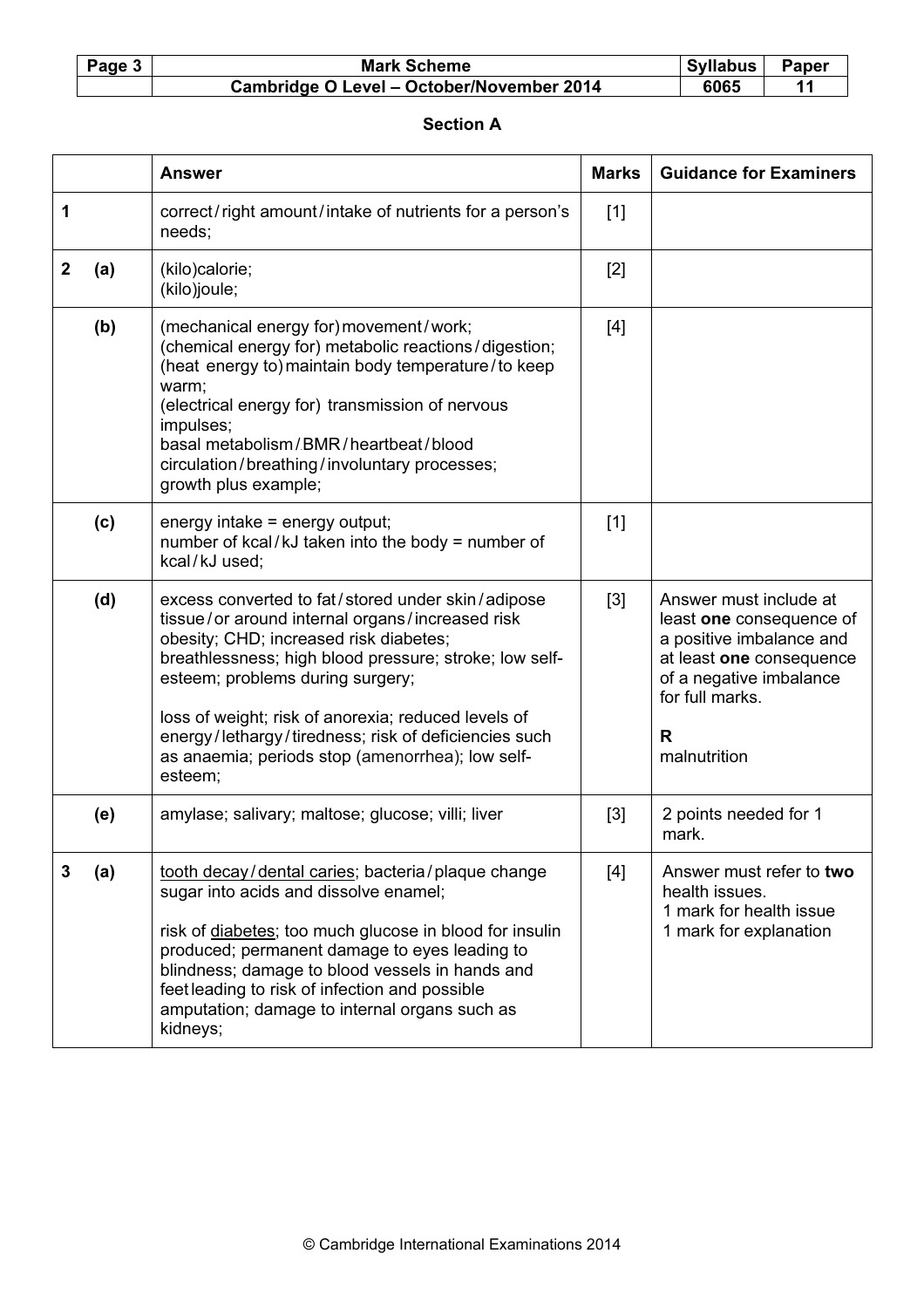|   | Page 4 | <b>Mark Scheme</b><br><b>Syllabus</b>                                                                                                                                                                                                                                                                                                                                                                                                         |       |    |                                                    | Paper                                                |
|---|--------|-----------------------------------------------------------------------------------------------------------------------------------------------------------------------------------------------------------------------------------------------------------------------------------------------------------------------------------------------------------------------------------------------------------------------------------------------|-------|----|----------------------------------------------------|------------------------------------------------------|
|   |        | Cambridge O Level - October/November 2014                                                                                                                                                                                                                                                                                                                                                                                                     | 6065  | 11 |                                                    |                                                      |
|   |        |                                                                                                                                                                                                                                                                                                                                                                                                                                               |       |    |                                                    |                                                      |
|   | (b)    | avoid adding sugar to drinks;<br>use artificial sweetener;<br>drink low-calorie/diet drinks;<br>avoid sweet fizzy drinks;<br>eat fewer sweets/chocolate/biscuits/cakes;<br>reduce sugar in recipes;<br>use fruit canned in fruit juice instead of in syrup;<br>do not buy sugar-coated breakfast cereal;<br>buy 'sugar free' products;<br>use less convenience food;<br>study nutritional information on packaging;                           | $[4]$ |    |                                                    |                                                      |
| 4 | (a)    | adds bulk;<br>absorbs water (in colon);<br>softens faeces;<br>makes it easy to remove faeces;<br>helps lower blood-glucose levels;<br>helps remove toxic waste;<br>stimulates peristalsis/helps to clear waste;<br>can reduce blood cholesterol;<br>gives feeling of fullness/limits intake of<br>carbohydrates/helps control weight;                                                                                                         | $[4]$ | A  | of deficiency but do not<br>in $4(a)$ and $4(b)$ . | reduces risk of symptoms<br>credit same answer twice |
|   | (b)    | constipation; hernias; haemorrhoids; cancer of colon;<br>diverticular disease; varicose veins;                                                                                                                                                                                                                                                                                                                                                | [3]   |    |                                                    |                                                      |
|   | (c)    | soup<br>add barley; add vegetables; do not peel vegetables, if<br>appropriate; use pulses;<br>bread<br>add oats/grains/seeds; use wholemeal flour;<br>fruit based dessert<br>use wholemeal flour; add oats to toppings, such as<br>crumble; use more fruit than the recipe suggests; keep<br>the skins on fruit, if appropriate;<br>meat dish<br>add more vegetables; serve with named high-fibre<br>accompaniment e.g. wholewheat spaghetti; | $[4]$ |    |                                                    | Answers must be different.                           |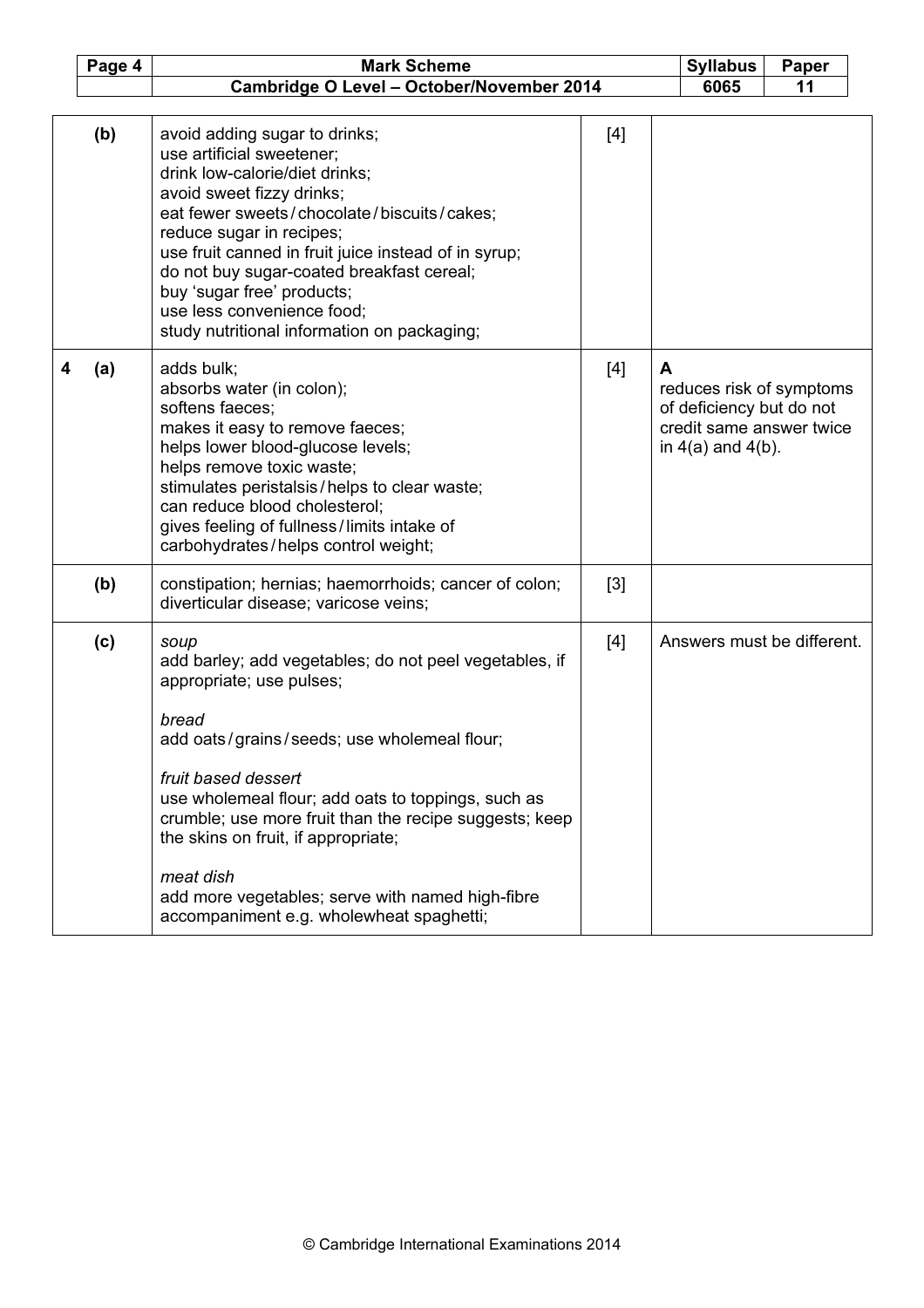|   | Page 5 | <b>Mark Scheme</b>                                                                                                                                                                                                                                                                                                                                                                                                                                                                                                                                                                         |       |   | <b>Syllabus</b>                                                                                                                                                                   | Paper |  |
|---|--------|--------------------------------------------------------------------------------------------------------------------------------------------------------------------------------------------------------------------------------------------------------------------------------------------------------------------------------------------------------------------------------------------------------------------------------------------------------------------------------------------------------------------------------------------------------------------------------------------|-------|---|-----------------------------------------------------------------------------------------------------------------------------------------------------------------------------------|-------|--|
|   |        | Cambridge O Level - October/November 2014                                                                                                                                                                                                                                                                                                                                                                                                                                                                                                                                                  |       |   | 6065                                                                                                                                                                              | 11    |  |
|   |        |                                                                                                                                                                                                                                                                                                                                                                                                                                                                                                                                                                                            |       |   |                                                                                                                                                                                   |       |  |
| 5 |        | protein – growth of fetus;<br>essential fatty acids/linolenic/linoleic - brain growth<br>and cell division;<br>vitamin A - fetal eyesight/production of visual<br>purple/rhodopsin;<br>vitamin $B$ – release of energy;<br>vitamin $B_9$ /folate/folic acid – prevent neural tube<br>defects/spina bifida;<br>vitamin C - absorb iron/antioxidant;<br>vitamin $D -$ absorb calcium/prevent tetany/low birth<br>weight/osteomalacia;<br>calcium and/or phosphorus - building<br>bones/teeth/skeleton;<br>iron – for baby's first sixth months/prevent anaemia<br>/formation of haemoglobin; | $[7]$ | A | Answer must include<br>nutrient and reason for<br>each mark.<br>vitamin $E$ – antioxidant;<br>vitamin K - blood clotting/<br>prevent haemorrhaging in<br>first month after birth; |       |  |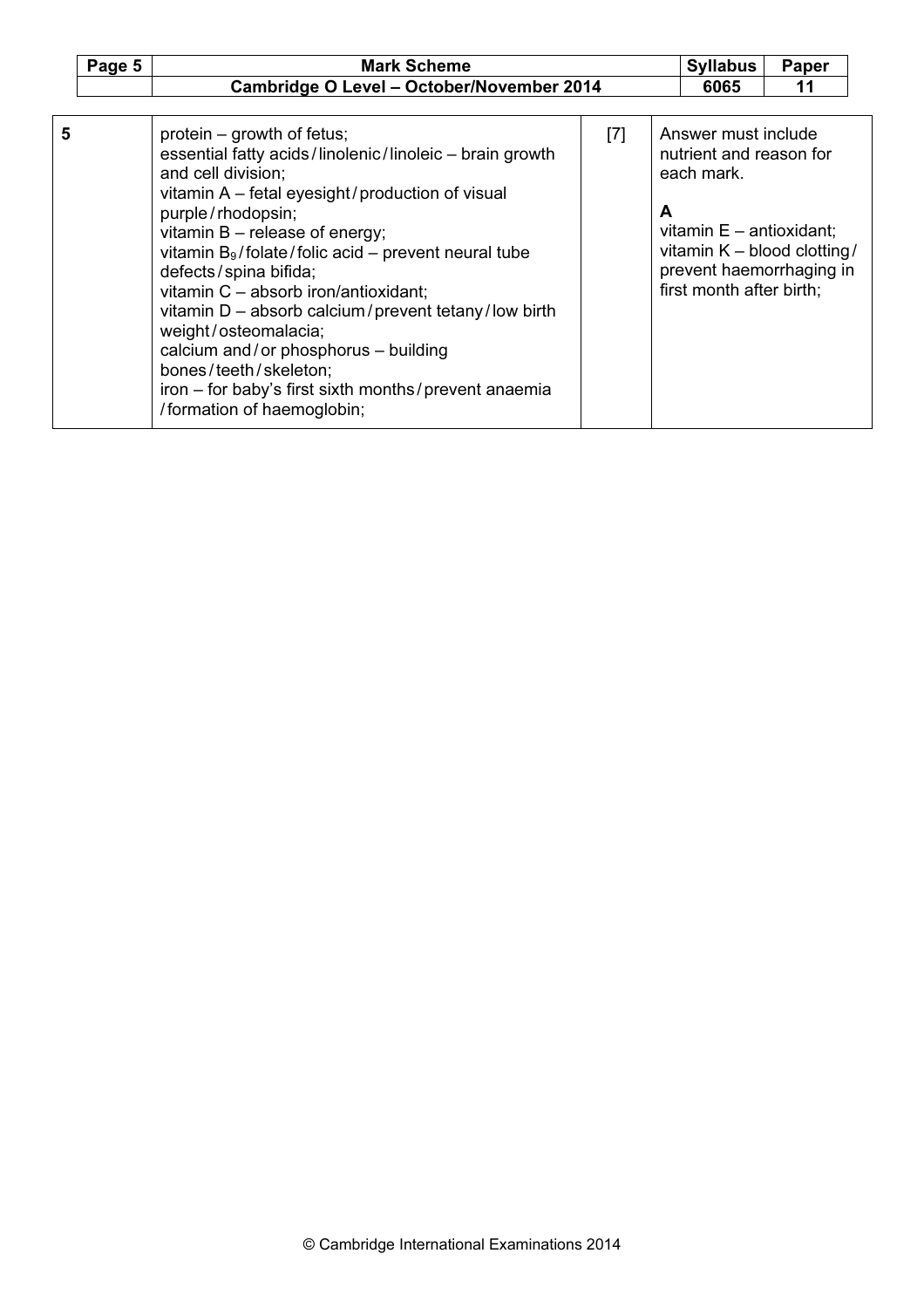## Mark Scheme Syllabus Paper<br>
Paper - October/November 2014 6065 11 Cambridge O Level - October/November 2014

#### Section B

| 6 | (a) | yeast; moulds;                                                                                                                                                                                                                                                                                                                                                                                                                                                                                                                                                                                                                                                                                                                                                | $[1]$ | R<br>bacteria                                                                                                                  |
|---|-----|---------------------------------------------------------------------------------------------------------------------------------------------------------------------------------------------------------------------------------------------------------------------------------------------------------------------------------------------------------------------------------------------------------------------------------------------------------------------------------------------------------------------------------------------------------------------------------------------------------------------------------------------------------------------------------------------------------------------------------------------------------------|-------|--------------------------------------------------------------------------------------------------------------------------------|
|   | (b) | transfer of microorganisms from one food (usually<br>raw) to another food;<br>direct contact between two foods e.g. raw chicken<br>next to cooked ham;<br>drips from raw food e.g. raw meat on fridge shelf onto<br>food underneath;<br>indirect contact e.g. by hand/dishcloth/equipment;                                                                                                                                                                                                                                                                                                                                                                                                                                                                    | $[4]$ | $1 \times 1$ mark for definition<br>$3 \times 1$ mark for examples                                                             |
|   | (c) | moist;<br>high protein;<br>ideal for growth of bacteria;<br>needs care with storage/temperature as can easily<br>become contaminated:<br>could already contain bacteria/salmonella;                                                                                                                                                                                                                                                                                                                                                                                                                                                                                                                                                                           | $[2]$ |                                                                                                                                |
|   | (d) | list of ingredients - identify high risk food;<br>shelf life/use-by date - shows safe time product can<br>be kept;<br>instructions for use - gives safe cooking<br>time/temperature;<br>defrosting guidelines - tell when ready/safe to cook;<br>storage instructions - give information on conditions to<br>keep food/temperature/length of time/freezer<br>guidelines;                                                                                                                                                                                                                                                                                                                                                                                      | $[4]$ | Answer must include type<br>of information and reason<br>for each mark.                                                        |
|   | (e) | storage<br>cool rapidly to prevent growth of bacteria;<br>keep in covered container in the fridge;<br>keep out of the danger zone/5-63 °C;<br>use within 24-48 hours;<br>keep away from raw food to stop cross-contamination;<br>reheating<br>mince/dice/cut up into small pieces to allow heat<br>penetration;<br>reheat to at least 72 °C;<br>do not recook as protein will become indigestible;<br>use some form of moisture to replace that lost by<br>initial cooking method;<br>precook any additional ingredients before adding to<br>dish to enable quick cooking;<br>include flavouring/herbs/spice) to replace that lost;<br>do not reheat more than once to lessen risk of food<br>poisoning;<br>serve immediately to discourage bacterial growth; | [4]   | Answer must include<br>advice and reason for<br>each mark.<br>Answer must refer to<br>storage and reheating for<br>full marks. |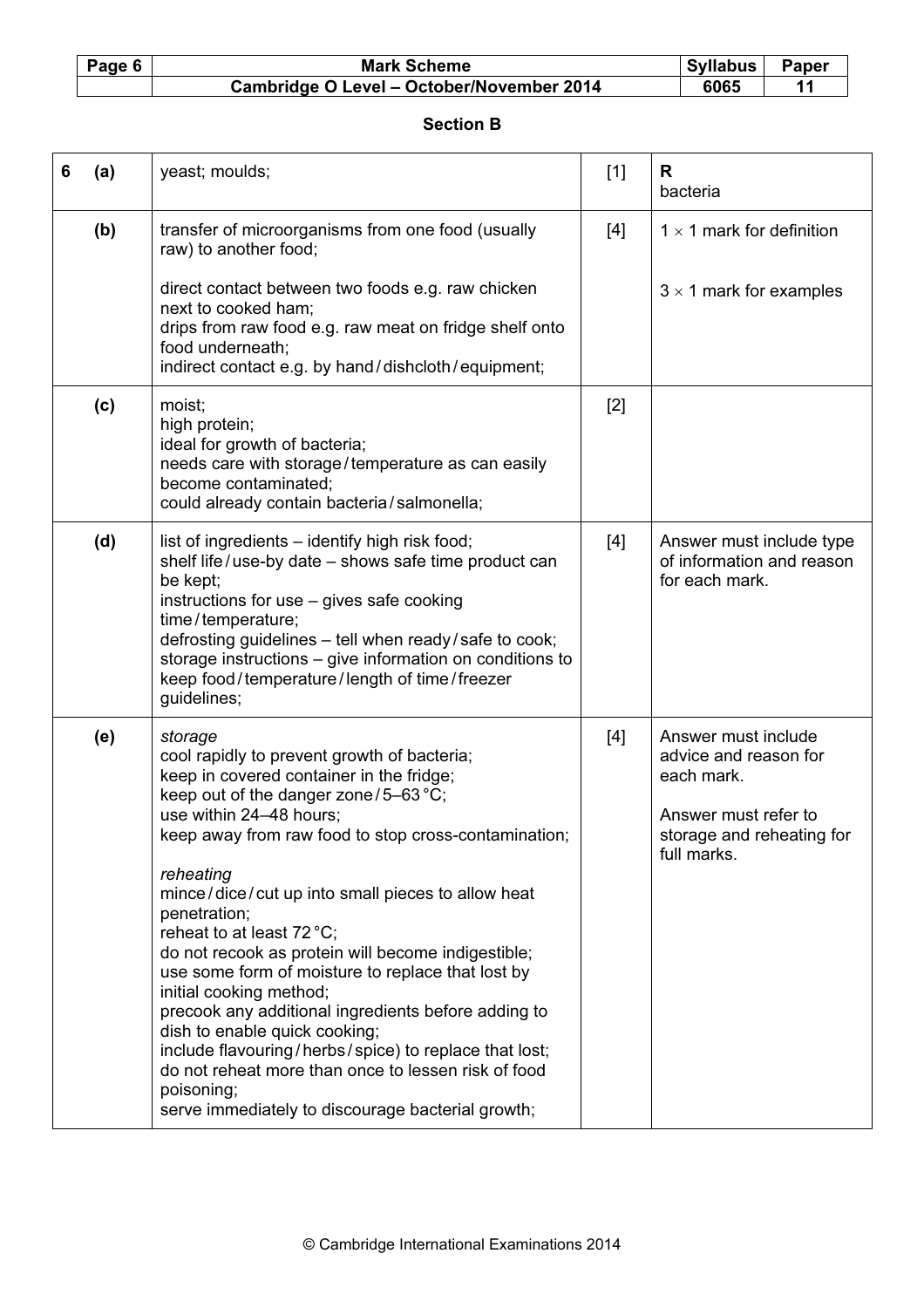|                | Page 7 | <b>Mark Scheme</b>                                                                                                                                                                                                                                                                                                                                                                                                                                                                                                               |       | <b>Syllabus</b> | Paper |
|----------------|--------|----------------------------------------------------------------------------------------------------------------------------------------------------------------------------------------------------------------------------------------------------------------------------------------------------------------------------------------------------------------------------------------------------------------------------------------------------------------------------------------------------------------------------------|-------|-----------------|-------|
|                |        | Cambridge O Level - October/November 2014                                                                                                                                                                                                                                                                                                                                                                                                                                                                                        |       | 6065            | 11    |
|                | (f)    | additional features e.g. ice maker/water cooler / bottle<br>rack/humidity-controlled compartment;<br>brand;<br>capacity/size of family;<br>colour;<br>cost;<br>digital temperature display/high temperature warning;<br>energy efficiency;<br>freezer compartment;<br>frost-free/automatic defrost;<br>how easy is it to clean;<br>integrated;<br>rollers to move easily for cleaning purposes;<br>shelf design/adjustable shelves/solid rather than wire<br>to prevent dripping;<br>space available in kitchen;<br>star-rating; | [3]   |                 |       |
| $\overline{7}$ | (a)    | cheap;<br>easy to grow;<br>easy to process;<br>easy to store;<br>easy to transport;<br>filling;<br>last a long time;<br>many varieties;<br>NSP in wholegrain;<br>source of (LBV) protein;<br>source of vitamin B;<br>staple food;<br>starch/carbohydrate/source of energy;<br>versatile/used for sweet and savoury dishes;                                                                                                                                                                                                       | $[4]$ |                 |       |
|                | (b)    | barley;<br>corn/maize/mealie meal;<br>millet;<br>oats;<br>rye;<br>sorghum;<br>wheat;                                                                                                                                                                                                                                                                                                                                                                                                                                             | $[4]$ | R<br>rice       |       |
|                | (c)    | starch absorbs the heated water;<br>rice grains increase in size/become swollen;<br>cell walls soften;<br>grains rupture;<br>starch escapes;<br>gelatinisation/gel forms;                                                                                                                                                                                                                                                                                                                                                        | $[4]$ |                 |       |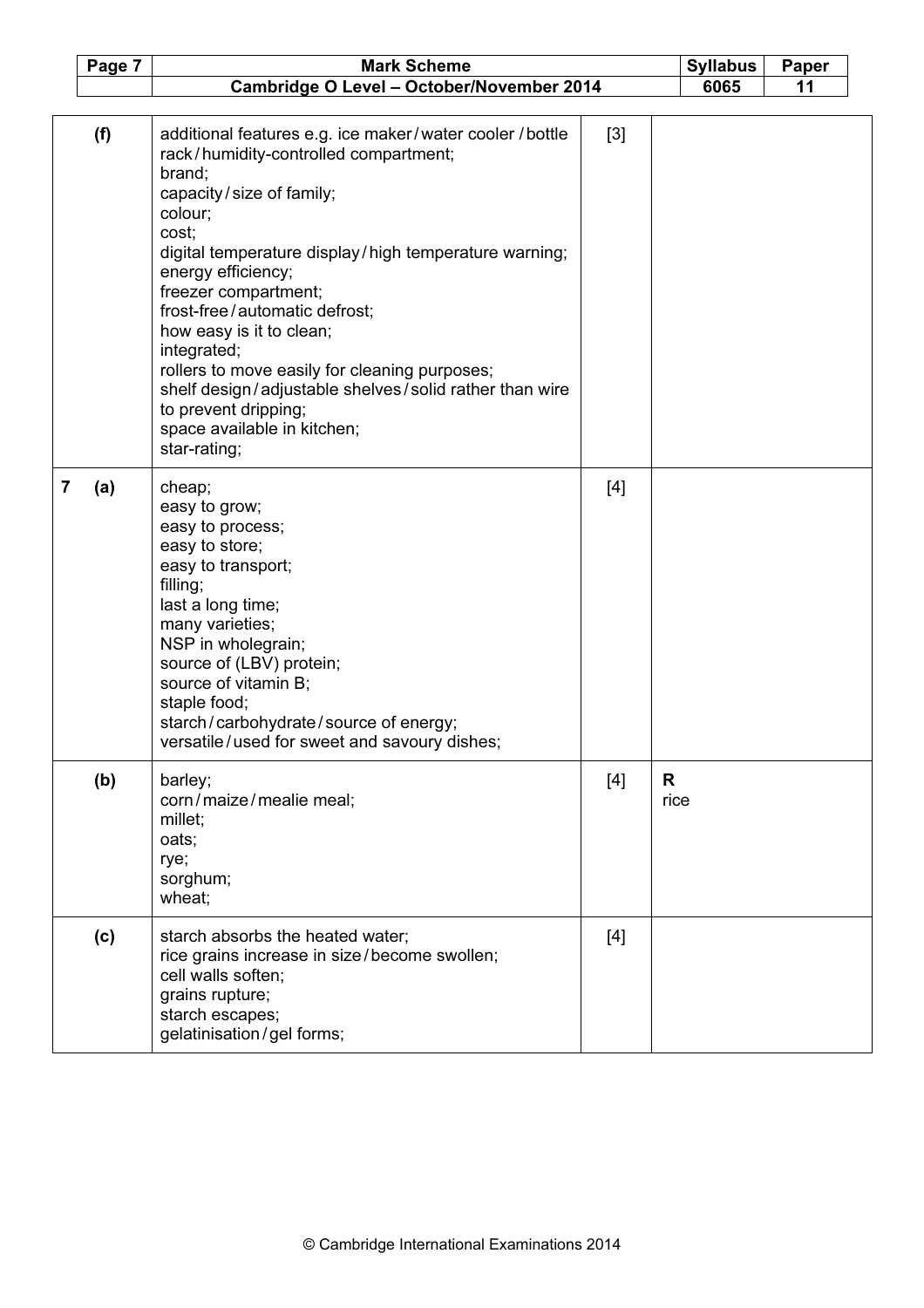|   | Page 8 | <b>Mark Scheme</b>                                                                                                                                                                                                                                                                                                                             |       |   | <b>Syllabus</b>                                             | Paper |  |
|---|--------|------------------------------------------------------------------------------------------------------------------------------------------------------------------------------------------------------------------------------------------------------------------------------------------------------------------------------------------------|-------|---|-------------------------------------------------------------|-------|--|
|   |        |                                                                                                                                                                                                                                                                                                                                                |       |   | 6065                                                        | 11    |  |
|   | (d)    | Cambridge O Level - October/November 2014<br>bread rolls<br>strong/hard flour; high gluten content/more than 10%<br>protein;<br>white flour; lighter/so rises better;<br>plain/all-purpose flour; no chemical raising agent<br>required/yeast is raising agent;<br>wholemeal flour; adds NSP/adds colour/'nutty'<br>flavour/texture/vitamin B; | [6]   |   | In each case:<br>1 mark for flour type<br>1 mark for reason |       |  |
|   |        | shortcrust pastry<br>plain/all-purpose/white/soft flour; low gluten<br>content/no rising needed/produces more crumbly<br>pastry;                                                                                                                                                                                                               |       |   |                                                             |       |  |
|   |        | wholemeal flour/a mix of white and wholemeal flour;<br>adds NSP/adds colour/'nutty' flavour/texture/vitamin<br>B;                                                                                                                                                                                                                              |       |   |                                                             |       |  |
|   |        | fairy cakes<br>white flour; gives lighter texture/easier to raise;                                                                                                                                                                                                                                                                             |       |   |                                                             |       |  |
|   |        | soft flour; low gluten content/gives spongy texture;                                                                                                                                                                                                                                                                                           |       |   |                                                             |       |  |
|   |        | wholemeal flour; adds NSP/adds colour/'nutty'<br>flavour/texture/vitamin B;                                                                                                                                                                                                                                                                    |       |   |                                                             |       |  |
|   |        | self-raising flour; contains raising agent in correct<br>proportion/gives a good rise;                                                                                                                                                                                                                                                         |       |   |                                                             |       |  |
|   | (e)    | sieving (flour);<br>creaming (fat and sugar);<br>whisking (egg / egg white);<br>rolling and folding;<br>rubbing in/rubbing fat into flour;                                                                                                                                                                                                     | $[3]$ |   |                                                             |       |  |
| 8 | (a)    | toppings e.g. seeds;<br>grated cheese;<br>glaze of beaten egg/milk;<br>sprinkling of flour;<br>shaping/named shapes;                                                                                                                                                                                                                           | $[2]$ | R | any sweet suggestions                                       |       |  |
|   | (b)    | toppings e.g. seeds;<br>grated cheese;<br>glaze of beaten egg/milk;<br>use pastry leaves/shapes/lattice on top;<br>flute/crinkle edges;                                                                                                                                                                                                        | $[2]$ |   | Do not allow if already<br>used in part (a).                |       |  |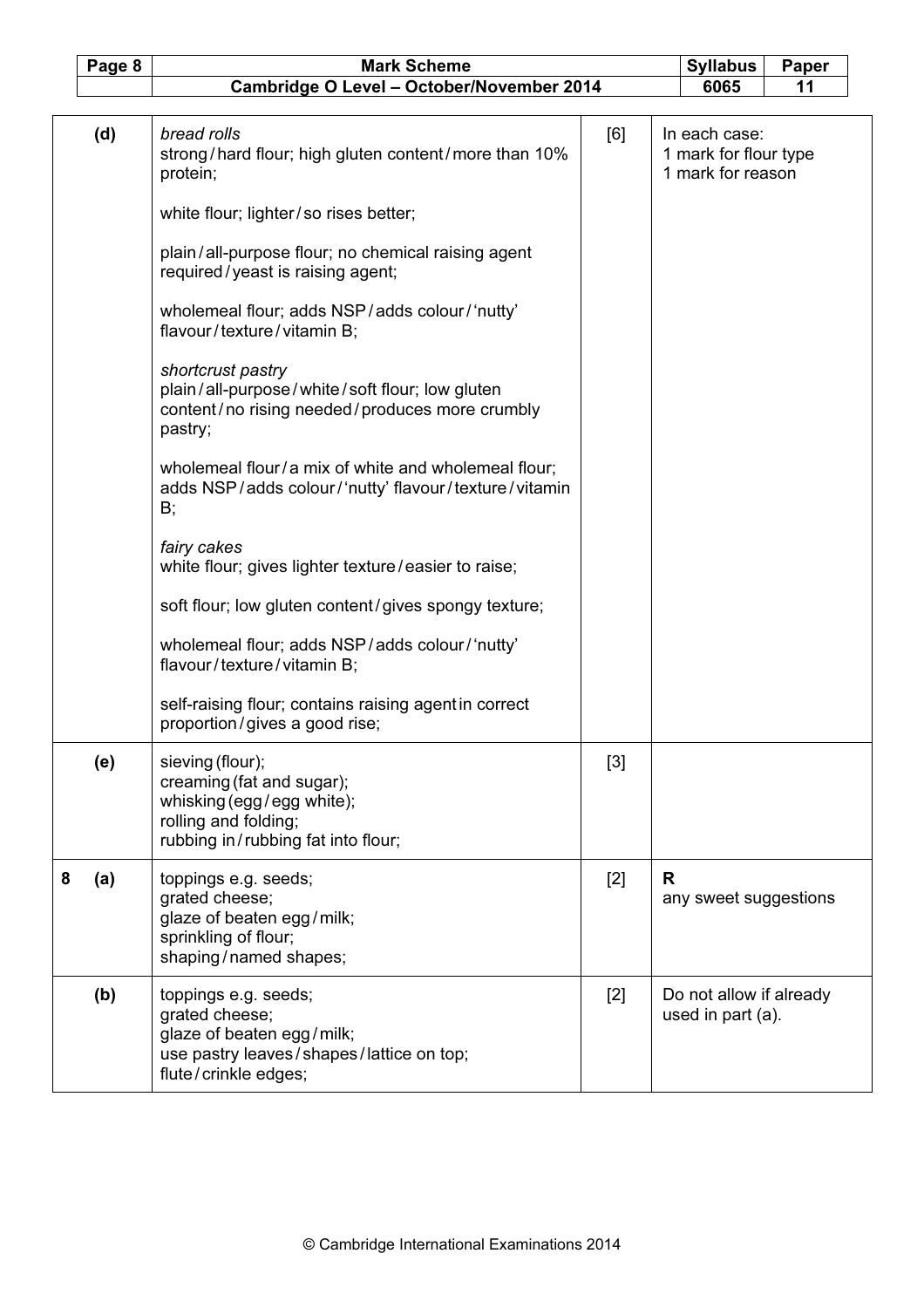| Page 9 | <b>Mark Scheme</b>                                                                                                                                   |       | <b>Syllabus</b> | Paper |
|--------|------------------------------------------------------------------------------------------------------------------------------------------------------|-------|-----------------|-------|
|        | Cambridge O Level - October/November 2014                                                                                                            |       | 6065            | 11    |
| (c)    | chocolate buttons/curls;<br>chopped nuts;<br>coconut;<br>fruit;<br>icing/butter cream/glacé/fondant;<br>sieved icing sugar;<br>sprinkles;<br>sweets; | $[2]$ |                 |       |